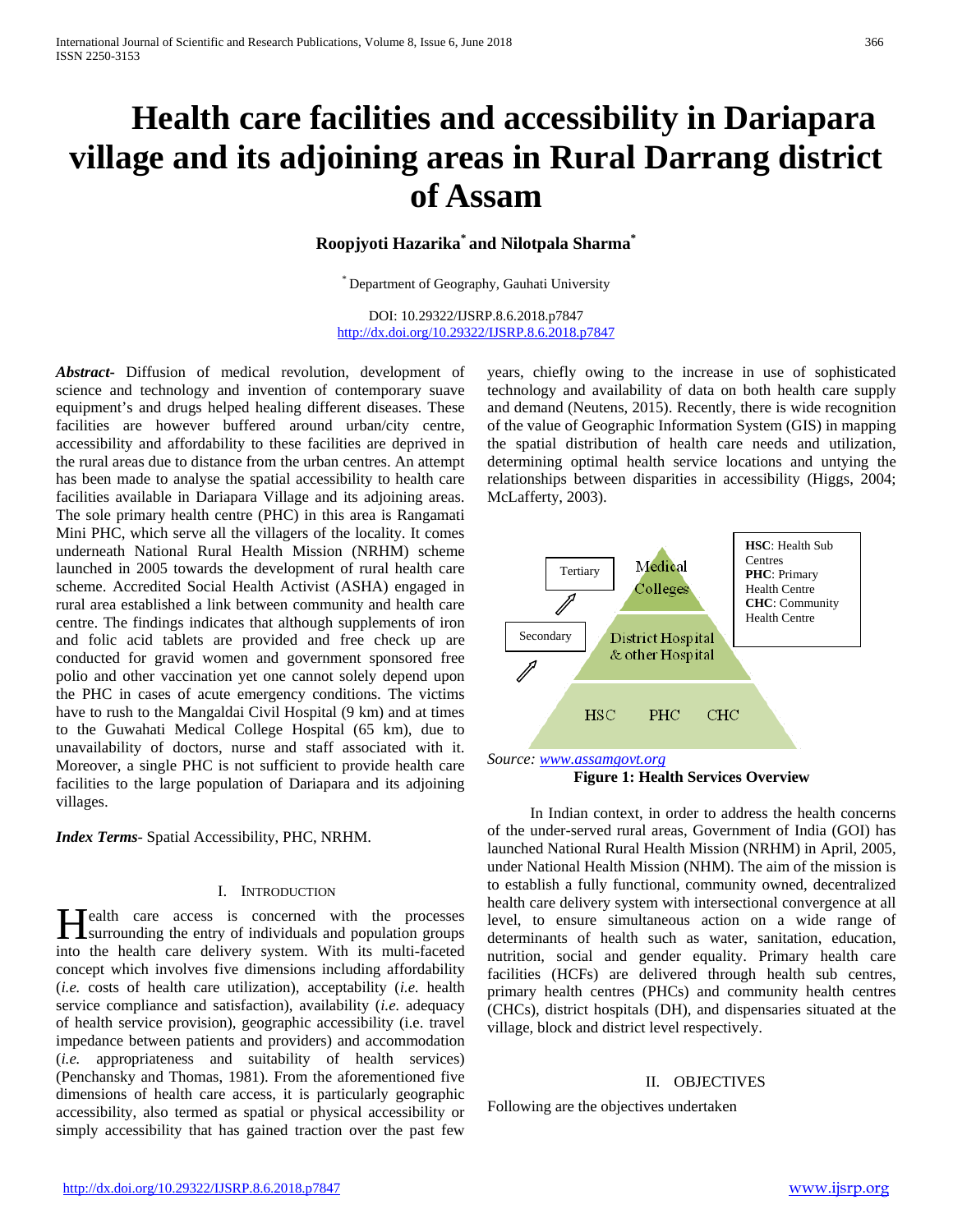- 1. To identify the health care facility available in Dariapara village and its adjoining areas;
- 2. To know the health care facilities provided by the Rangamati Mini PHC (MPHC) in the study area and implementation of various initiatives as per Indian Public Health Standards (IPHS).

# III. STUDY AREA

 Holding 242 household, Dariapara is a medium size village under Rangamati Gram Panchayat within Mangaldai revenue circle of Darrang district of Assam. It covers an area of 109.99 hectares and is situated 9 km away from district head quarter Mangaldai. Towards north it is bounded by Saruthekerabari village, to the east by Manitari and Garkhuwapara villages, to the south by Niz Rangamati village, and to the west by Bhaluk-khuwapara and Bhangurichuba villages. The village has total 1150 population, of which 605 are male and 550 are female according to 2011 census. The study also include the neighbouring areas which is served by Rangamati MPHC *i.e.,*Bhanguri Chuba, Bhaluk khowa Para, Garkhowa Para, Soruthekarabari, Dariapara, Niz Rangamati, Khodoumara, Monitari and Chengeliapara. Rangamati Mini PHC is the only PHC in the area, which provide health service to the people of Dariapara and its adjoining areas.

# IV. DATABASE AND METHODOLOGY

 To fulfil the objectives of the study, the data has been collected from both primary and secondary sources. The primary data are collected through interview method from the doctors and staffs of the PHC, ASHA and village head. Secondary data are collected from government organisations like District Revenue Office, Primary Census Abstract (PCA) and Administrative Atlas Assam. Maps are prepared using GIS technique with the use of topographical map (1:50,000 Scale), including maps collected from District Revenue Office, Darrang, Directorate of Census Operations, Assam and Rangamati Mini Primary Health. GPS has been used to collect point location of different PHC.

The entire work has been done with systematic procedure from entire generation of data upto final attainment of results. For the integration of primary and secondary data GIS technique (ARC map 9.3) has been used. Data are presented with the help of maps, tables and graphs.

# V. ANALYSIS AND DISCUSSIONS

# A. *Mini Public Health Centre (MPHC)*

 Rangamati MPHC is the health care centre undertaken in the study. It provides monitoring and supervision to sub-centers by multipurpose health workers and auxiliary nurse midwifery (ANM). The sub-centres under Rangamati MPHC includes Punia SC, Dalibari SC, Bherpuri SC, Rowmari SC, Katahguri SC, Garkhuwapara SC, Niz Rangamati SC, Chaulkhowa SC, Apariya SC, Dhankhunda SC, Borlakhati SC and Bangalpota SC. Out of which Garkhuwapara SC and Niz Rangamati SC falls within the study area. The Rangamati MPHC is situated in the Dariapara Village and this serves the village and including 8 neighboring villages namely, Bhanguri chuba, Bhaluk khowa para, Garkhowa para, Soruthekarabari, Dariapara, Niz Rangamati, Khodoumara, Monitari and Chengeliapara.

 The Rangamati MPHC is connected to Mangaldai civil hospital by a PWD road and NH 15. One has to travel 1 km from the MPHC through PWD road to reach NH 15 and then another 8 km to reach Mangaldoi civil hospital. Due to poor transportation facilities often villagers have to walk a long distance to reach the health centre. At first patients are to get registered in the MPHC by paying Rs. 5 each except for the female and aged patients. Pregnant women seeking health care in the MPHC are registered under the Janani Suraksya Yujona(JSY) and tracking of pregnant women are done by the ASHA and ANM.

**Table 1: Population of Dariapara village and its neighboring areas**

| <b>Village Names</b>    | <b>Male</b> | <b>Female</b> | <b>Total</b><br><b>Population</b> |
|-------------------------|-------------|---------------|-----------------------------------|
| Bhanguri Chuba          | 62          | 57            | 119                               |
| Bhaluk<br>khowa<br>Para | 481         | 413           | 894                               |
| Garkhowa Para           | 165         | 147           | 312                               |
| Soruthekarabari         | 1260        | 1167          | 2427                              |
| Dariapara               | 603         | 550           | 1153                              |
| Niz Rangamati           | 1319        | 1317          | 2636                              |
| Khodoumara              | 142         | 63            | 205                               |
| Monitari                | 311         | 275           | 586                               |
| Chengeliapara           | 445         | 408           | 853                               |
| Total                   | 4788        | 4397          | 9185                              |

Source: PCA



**Figure 4: Population of Dariapara and its neighboring areas**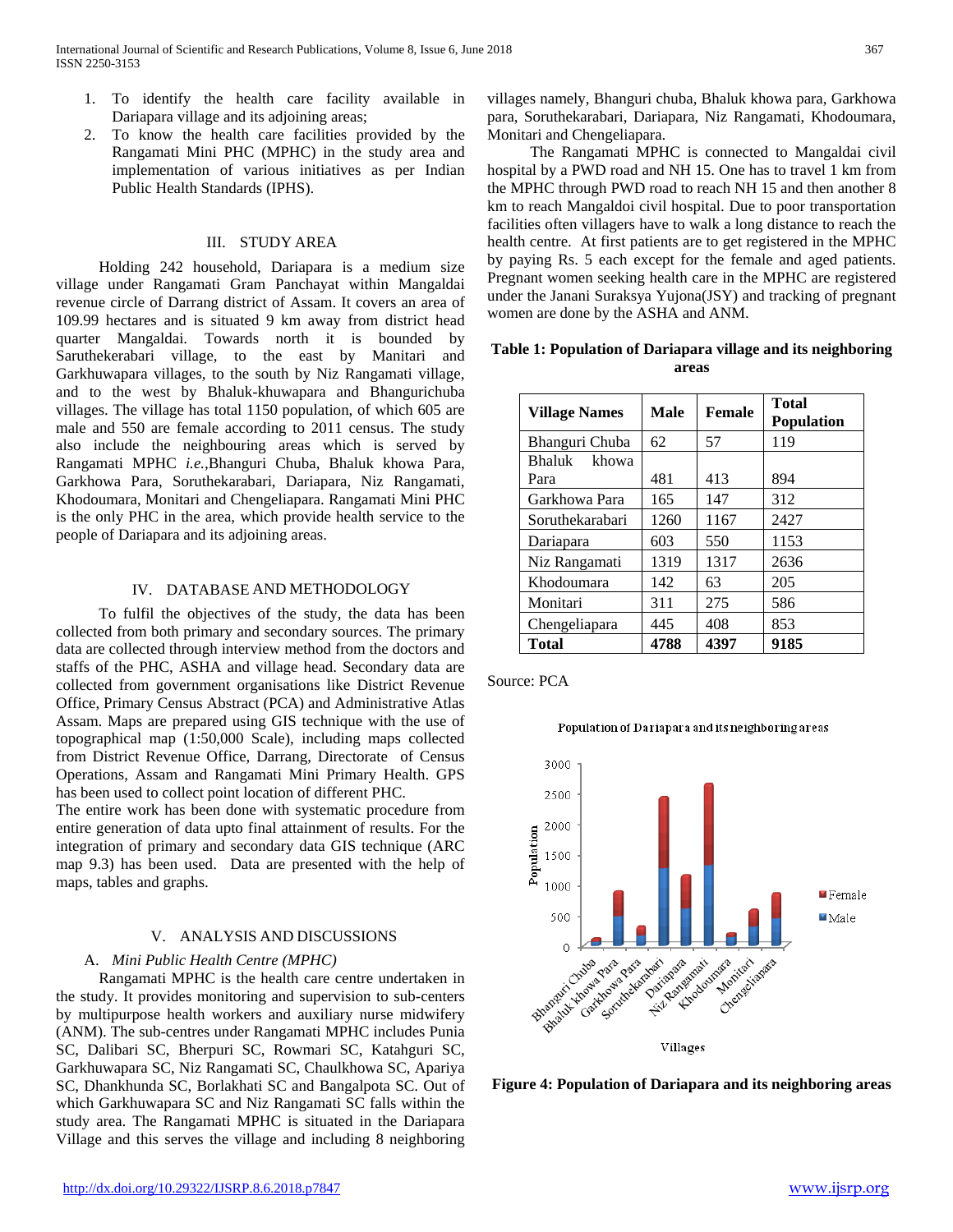



**Figure 2: Location of the study area**



**Figure 3: Map showing availability of HCFs in Dariapara and its neighboring areas**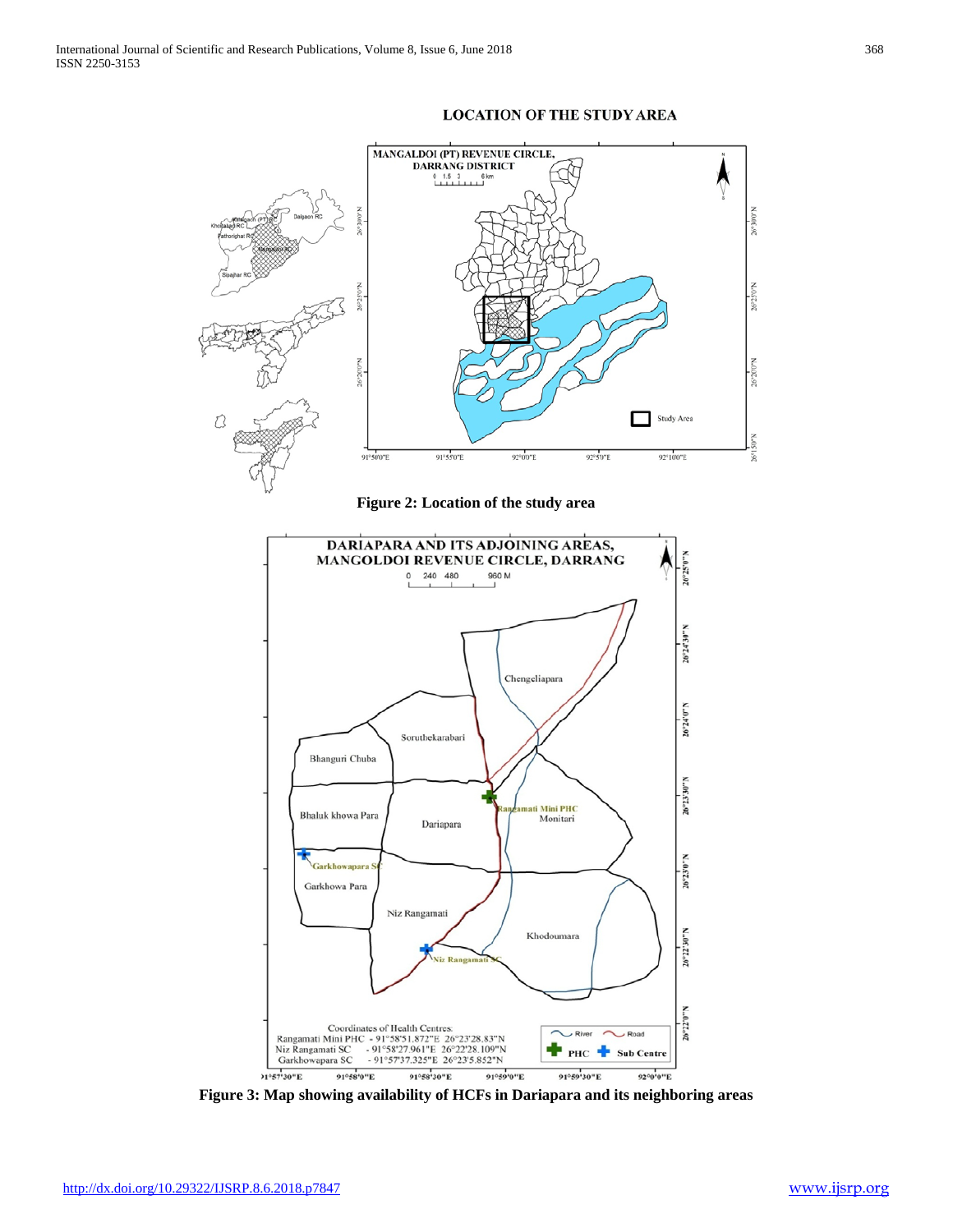# i. *Patients flow to Rangamati MPHC*

 Rangamati MPHC is the sole government health care centre provided in the area. Although the MPHC has to provide 24\*7 services but it remains closed on government holidays. In this study the flow of patients to the MPHC has been divided into two seasonal flows of patients i.e. peak flow (from May, June and July) and base flow or off season flow (from September, October and November). The study is carried out using one month database each of patient flow for peak season (July) and for base season (September). The data includes the study area patients flow and as well as the villages/areas seeking treatment in the MPHC. From table 2, it shows that Dariapara has the highest number of patient flow which is apparent with 135 patients in peak season flow and 110 patients in off season. The next village with highest number of patients flow is Saruthekerabari with 120 patients in peak season and 101 in off season. Followed by Barthekerabari, Bhaluk Khuwa para, Rangamati, Garkhuwapara with 99, 90, 83, 71 in peak season flow of patients and 88, 88, 60, 68 in off season flow of patients respectively.

|  |  |  | Table 2: Patients flow in Rangamati MPHC |  |
|--|--|--|------------------------------------------|--|
|--|--|--|------------------------------------------|--|

|                          | No. of patients |                  |  |
|--------------------------|-----------------|------------------|--|
| <b>Villages /Areas</b>   | <b>Months</b>   |                  |  |
|                          | July            | <b>September</b> |  |
| Aulachowka               | 30              | 25               |  |
| Saruthekerabari          | 120             | 101              |  |
| <b>Bhaluk Khuwa Para</b> | 90              | 88               |  |
| Garkhuwapara             | 71              | 68               |  |
| <b>Monitari</b>          | 20              | 18               |  |
| Dariapara                | 135             | 110              |  |
| Rangamati                | 83              | 60               |  |
| Barthekerabari           | 99              | 88               |  |
| Dhariakhaiti             | 28              | 25               |  |
| Bangalputa               | 48              | 30               |  |
| Kathguri                 | 45              | 35               |  |
| Chalukhuwa               | 40              | 30               |  |
| Khodoumara               | 8               | 18               |  |
| Pakabangi                | 20              | 13               |  |
| Kuyapani                 | 28              | 20               |  |
| Gariapara                | 58              | 35               |  |
| Dhankhunda               | 39              | 20               |  |
| Punia                    | 10              | 8                |  |
| <b>Bhanguri Chuba</b>    | 54              | 30               |  |
| Kaliapara                | 12              | 9                |  |
| Deomornoi                | 0               | $\overline{2}$   |  |
| Kaliagaon                | $\theta$        | $\mathbf{1}$     |  |
| Chengeliapara            | 40              | 15               |  |
| Athiabari                | 3               | $\mathbf{0}$     |  |

Source: Survey



Villages/Areas

# **Figure 5: Graph showing patients flow to Rangamati MPHC**

#### ii. *Staffing at Rangamati MPHC*

 The quality of RHCFs can be examined on the basis of availability of staff associated with it. The poor quality of health care services may reduce the utilisation of the MPHC even if it in an accessible location. Only physical existence of the MPHC does not fulfil the needs. The availability of the staff as per the IPHS norms is necessary and its physical presence is important as well. Rangamati MPHC fulfils the norms of the total number of staff required to run a PHC. Total 18 staffs are working at Rangamati MPHC, designation of the staff are mentioned in table 3. Absence of Lady Doctor was felt at the PHC.

#### **Table 3: Staffing at Rangamati M.H.C.**

| <b>Staff designation</b> | Number of staff |
|--------------------------|-----------------|
| <b>MBBS</b> Doctor       |                 |
| <b>AYUSH</b> Doctor      |                 |
| <b>Nurse</b>             | $\mathfrak{D}$  |
| Laboratory Technician    | 2               |
| Pharmacist               |                 |
| Ophthalmic               |                 |
| Malaria Specialist       | 3               |
| Accountant               |                 |
| Vaccine Specialist       |                 |
| Lady Health Supervisor   |                 |
| B.C.G. vaccinator        |                 |
| Sweeper                  |                 |
| grade worker             | 2               |

Source: Survey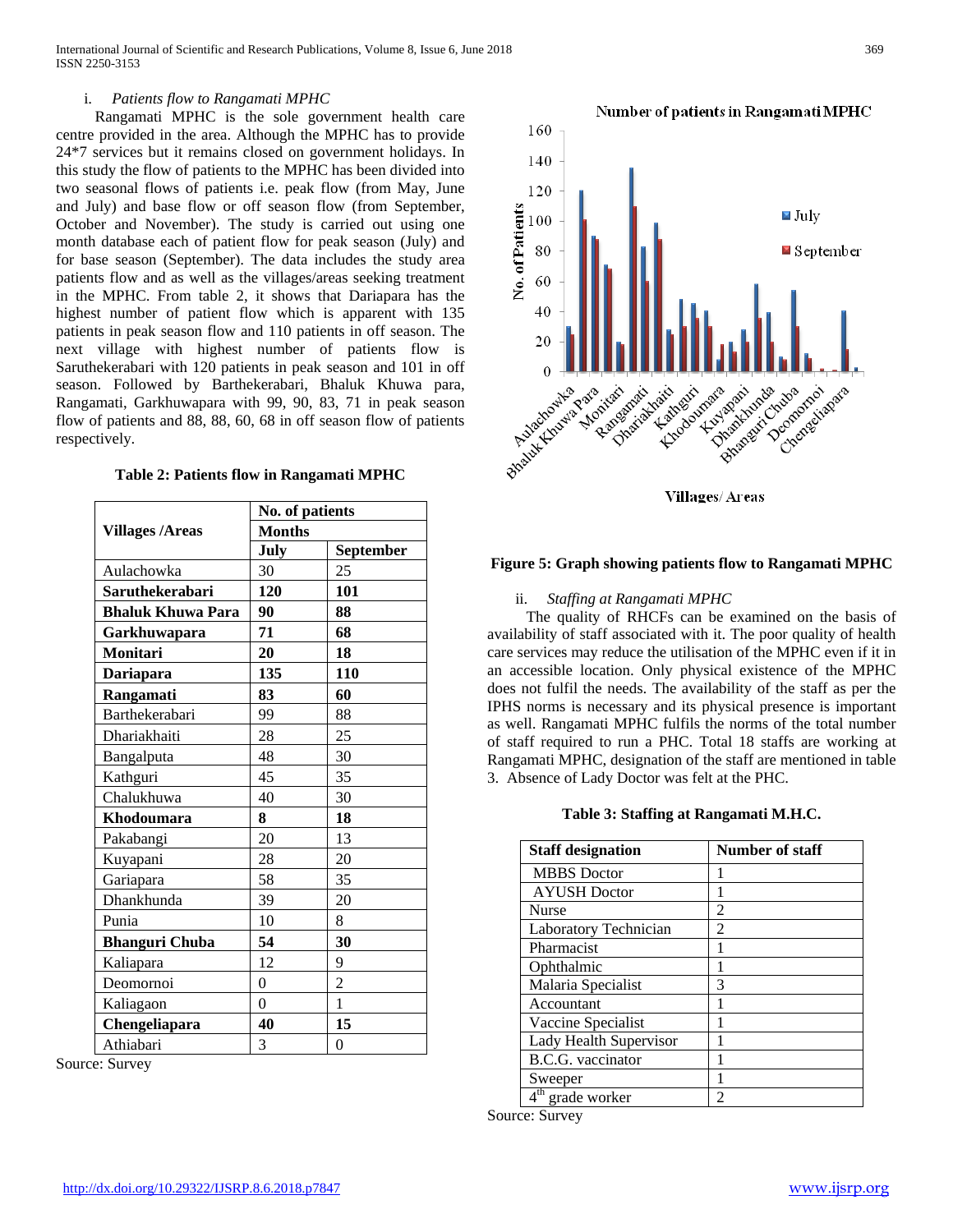# iii. *Infrastructural facilities at Rangamati MPHC:*

 Rangamati mini PHC was established in 1956 and operating from its own building. It has partial compound wall and fencing and prominent display board in the entrance. It reveals that some essential infrastructural facilities are not available. Indoor patient facility is not available and the laboratory facilities are limited to the blood and urine test only. Electricity supply and running water facility is also not available.

| <b>Facilities</b>              | <b>Availability</b> |
|--------------------------------|---------------------|
| No. Of Rooms                   | 11                  |
| No. Of delivery Rooms          | 1                   |
| Mobile Van                     | 1                   |
| Indoor bed                     | N.A.                |
| <b>OPD</b>                     | 1                   |
| Operation theatre              | N.A.                |
| <b>Blood test Facilities</b>   | $\mathsf{A}$ .      |
| Urine test                     | $\mathbf{A}$ .      |
| Stool test                     | N.A.                |
| X-ray Machine                  | N.A.                |
| Ultrasonography                | N.A.                |
| Ophthalmic facilities          | $\mathsf{A}$ .      |
| Computer facility              | $\mathbf{A}$ .      |
| Accommodation for doctor       | $\overline{2}$      |
| <b>Accommodation for Nurse</b> | 1                   |
| Accommodation for pharmacist   | 1                   |
| Accommodation<br>for           | N.A.                |
| compounder and others          |                     |
| 24 hours Electricity supply    | N.A.                |
| Running water                  | N.A.                |
| Wheel chair                    | N.A.                |
| Stretcher                      | N.A.                |
| Saline Stand                   | A.                  |

A.= Available, N.A.= Not Available Source: Survey

# iv. *Services at the MPHC*

 The IPHS, Directorate General of Health Services Ministry of Health & Family Welfare Government of India, has provided different norms in fulfilling the health facilities. The essential medical care must be available in a PHC to provide services to the people whenever necessary and during emergency. The most essential medical care facilities that must be available are 6 hours OPD services for six days in a week, 24 hours emergency and delivery services, minor operation theater (OT), referral services, in patient service, antenatal care and immunization. Rangamati PHC has 6 hours OPD services for 6 days in a week and referral service. Antenatal care and immunization is also provided by the MPHC. 24 hours emergency is necessary because no other alternate health centre is available in its vicinity. Rangamati MPHC lacks in providing minor OT service.

**Table 5: Services at Rangamati MPHC**

| Sl.                         | <b>Essential Medical Care</b> | <b>Availability</b><br>at |
|-----------------------------|-------------------------------|---------------------------|
| No.                         |                               | Rangamati PHC             |
|                             | Total 6 hours OPD             | A <sub>1</sub>            |
|                             | services for six days in a    |                           |
|                             | week                          |                           |
| $\mathcal{D}_{\mathcal{L}}$ | 24 hours emergency and        | N.A.                      |
|                             | delivery services             |                           |
| 3                           | Minor OT                      | N.A.                      |
| 4                           | Referral services             | А.                        |
| 5                           | In patient Service            | N.A.                      |
| 6                           | Antenatal care                | А.                        |
|                             | Immunisation                  | A                         |

 $A =$  Available, N.A. = Not Available

**Table 6: Work Plan of the Rangamati MPHC**

| Days      | <b>Working Plan</b>                                |
|-----------|----------------------------------------------------|
| Monday    | Health survey in the selected village              |
|           | household                                          |
| Tuesday   | Scheme based health services,                      |
|           | distribution of family welfare and                 |
|           | planning kits.                                     |
| Wednesday | Vaccination, antenatal care, primary               |
|           | health care service                                |
| Thursday  | Health survey in the village household             |
| Friday    | Scheme based health service.                       |
|           | Distribution of family welfare kits                |
| Saturday  | $1st$ Saturday meeting with the ASHAs,             |
|           | $2nd$ and $4th$ Saturday health services in        |
|           | the sub centres,                                   |
|           | 3 <sup>rd</sup> Saturday Health education, meeting |
|           | and discussions.                                   |
| Sunday    | Closed                                             |

# B. *Implementation of NRHM*

 According to NRHM there has to be an ASHA in every village. In the study area ASHA's are available in each village. They are trained to act as health educators and promoters in their villages. Their task includes motivating women to give birth in hospitals, assisting, bringing children to immunization clinic, keeping demographic records. They act as a communicator between the HCF and rural population. They receive outcome based remuneration. ANM's are multipurpose health workers working at small village level institutions. According to the recommendations of NRHM two ANM for each sub centre in the study area are appointed.

# VI. FINDINGS AND RECOMMENDATIONS

 Rangamati MPHC is the sole government health care facility located in the study area. The MPHC serve as a reporting centre for 12 sub-centres under its jurisdiction. The MPHC is easily accessible to the nearby villages but the villages which are located at a distance from the MPHC had to suffer due to poor transport and communication facilities especially the char areas. People had to face lot of hindrance in reaching the health centre.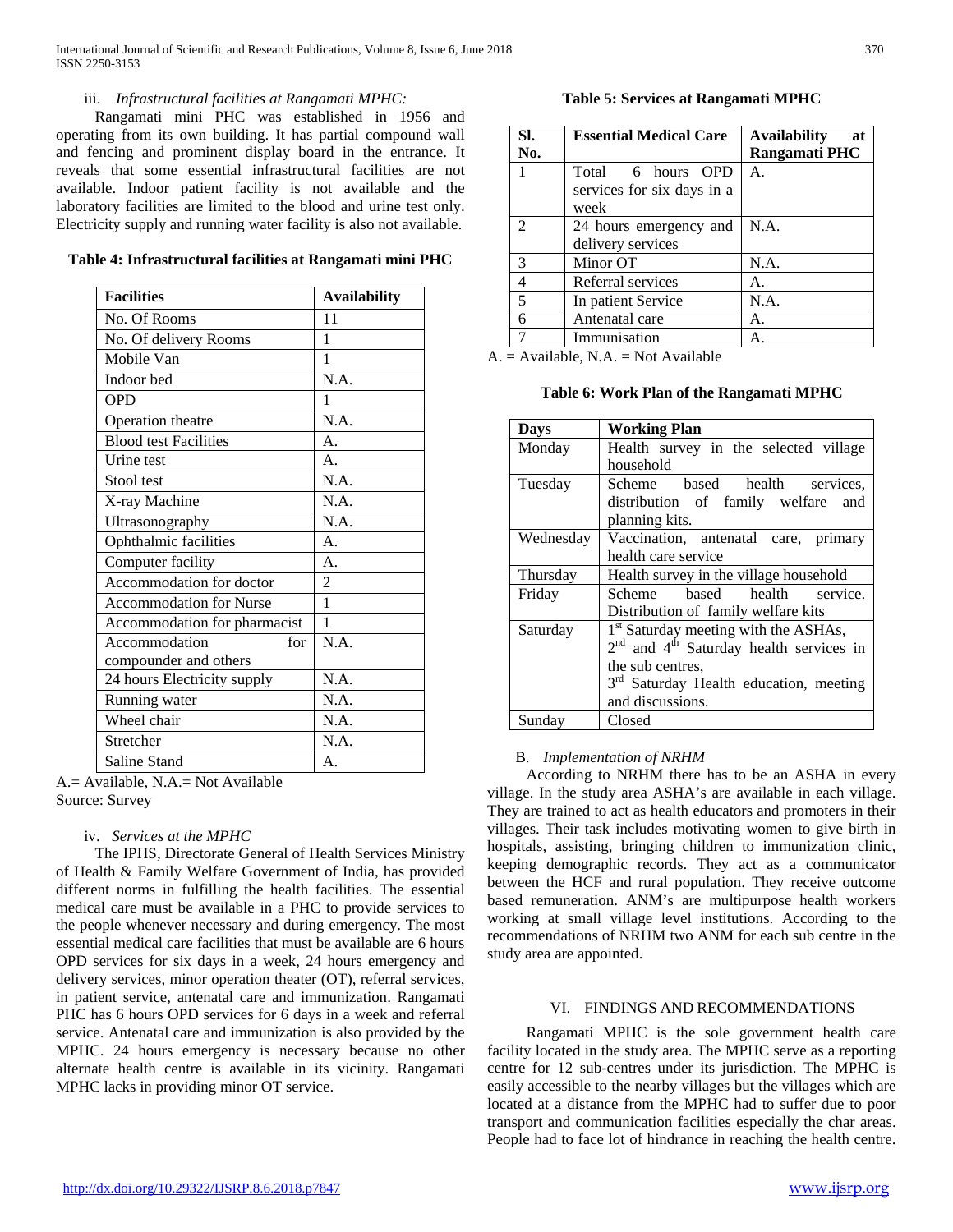Although there is provision of ambulance facility but it is not easily available for the ambulance is shared with another organisation and hence not available during emergency. From the study it is found that the month of July has the highest number of patients flow with total 1081 patients and is considered as peak season of patients flow. The main reason is due to high temperature and rainfall in the season the people fall sick easily and had to rush to health centres. Whereas December is the least month with lowest patients flow as per previous records and due to unavailability of data for the month of December, 2016, here September is considered as the least month where patients flow is relatively less i.e. 849 patients.

 As per IPHS norms the MPHC doesn't fully fulfil the standard required. Due to lack of medical care facilities whenever there is a critical case they refer patients to next level health care facility. The provision of 24 hours service is totally neglected and the MPHC remains close on Sunday's and government holidays. The MPHC is not well equipped to provide in patient services and other treatments such as performing minor surgeries and primary management and treatment of fractures. The centre also lacks in providing laboratory and inpatient services to its patients.

 Ante-natal and post-natal care is provided by the PHC and immunization drives and programs are successfully implemented. Counseling services telling people the benefits of family planning are organized and it supplies oral contraceptives and condoms. MPHC regularly undertake other healthcare programs such as school health programs, safe water supply and sanitation programs for the benefit of its people.

 From the above findings following are the important factors that must be fulfilled inorder to achieve the goals to overcome the health problems *i.e.*

- i. 24 hours electricity, running water and power bank facility is necessary for uninterrupted service to the patients.
- ii. 24 hours emergency care and minor OT service should be provided by the MPHC.
- iii. Ensuring the occupancy of staff quarter allotted for the improvement of HCFs.

#### VII. CONCLUSION

 The paper identified the availability of HCFs present in Dariapara and its adjoining areas and ways to access these facilities. The paper has also pointed out various schemes that have been implemented by the health care centre to achieve the goals of NRHM. The benefit of spatial accessibility planning is that an equitable geographic distribution of health care facilities can contain the cost of health services by minimizing oversupply and at the same time increase the equity of access to health services for medically underserved areas (Yang et al., 2006). The study has use GPS technology to identify the location of health care centre and integration with GIS provided a visualized idea of the facilities available. The catchment area of the Rangamati PHC is relatively larger than the aforementioned area, but only

some selected villages are taken into consideration on influence basis.

### ACKNOWLEDGMENT

 We appreciate all staffs of Rangamati Mini Primary Health Centre for their cooperation rendered.

#### **REFERENCES**

- [1] J. R. Audy, "Measurement and diagnosis of health", In P. Shepard & D. Mc. Kin (Eds), Environmental Eassys on the plant as a home, 1971, pp. 140-162.
- [2] T. Arcury, W. Gelser, J. Preisser, & J. Sherman, "The effects of geography and spatial behavior on health care utilization among the residents of a rural region", Health Services Research, 2005, 40(1), pp. 135-155.
- [3] L. Chan, G. Hart, & D. C. Goodman, "Geographic access to health care for rural medicare beneficiaries", The Journal of Rural Health, 2006, 22(2), pp. 140-146.
- [4] M. F. Guagliardo, "Spatial accessibility of primary care: concepts, methods and challenges", International Journal of Health, 2004, 3(3).
- [5] G. Higgs, "A literature review of the use of GIS-based measures of access to health care services", Health Serv. Outcomes Res. Method, 2004, 5, pp. 119–139.
- [6] W. Luo, & T. L. Whippo, "Variable catchment sizes for the two-step floating catchment area (2SFCA) method", Health & Place, 2012, 18(4), pp. 789-795.
- [7] M. R., McGrail, "Spatial accessibility of primary health care utilising the two step floating catchment area method: an assessment of recent improvements", International Journal of Health, 2012, 11(50).
- [8] S.L. McLafferty, "GIS and health care", Annu. Rev. Public Health, 2003, 24, pp. 25–42.
- [9] R.P. Misra, Geography of Health A treatise on Geography of life and Death in India, Concept publication, New Delhi, 2007
- [10] T. Neutens, "Accessibility, equity and health care: review and research directions for transport geographers", Journal of Transport Geography, 2015, Vol-43, pp. 14-27.
- [11] R. Penchansky, J. Thomas, The concept of access: definition and relationship to consumer satisfaction. Med. Care, 19 (2), 1981, pp. 127–140.
- [12] Rajeshwari, "The Spatial Organisation Of Health–Care Facilities In Rural Haryana:An Inquiry into Its Availability and Utilization", Ph. D. Thesis, Centre for the Study of Regional Development School of Social SciencesJawaharlal Nehru University, 1993.
- [13] E. J. Salber, S. B. Greene, J. J. Feldman, & G. Hunter, "Access to Health Care in a Southern Rural Community", Medical Care, Vol. 14, No. 12 (Dec., 1976), pp. 971-986.
- [14] L. Sibley & J. Weiner, "An evaluation of access to health care services along the rural-urban continuum in Canada", BMC Health Services Research, 2011, 11(20).
- [15] D. H. Yang, , R. Goerge. &, R. Mullner, "Comparing GIS-based methods of measuring spatial accessibility to health services", Journal of Medical Systems, 2006, 30(1), pp. 23-32
- [16] Advent Healthcare Group, Facility Survey of Public Health Institutions in Assam, the Mission Director National Rural Health Mission Government of Assam, 2007

#### **AUTHORS**

**First Author** – Roopjyoti Hazarika, M. Phil Research Scholar, Gauhati University, email id- roopz.hazarika36@gmail.com **Second Author** – Nilotpala Sharma, M. Phil Research Scholar, Gauhati University, email id- nilotpala8@gmail.com